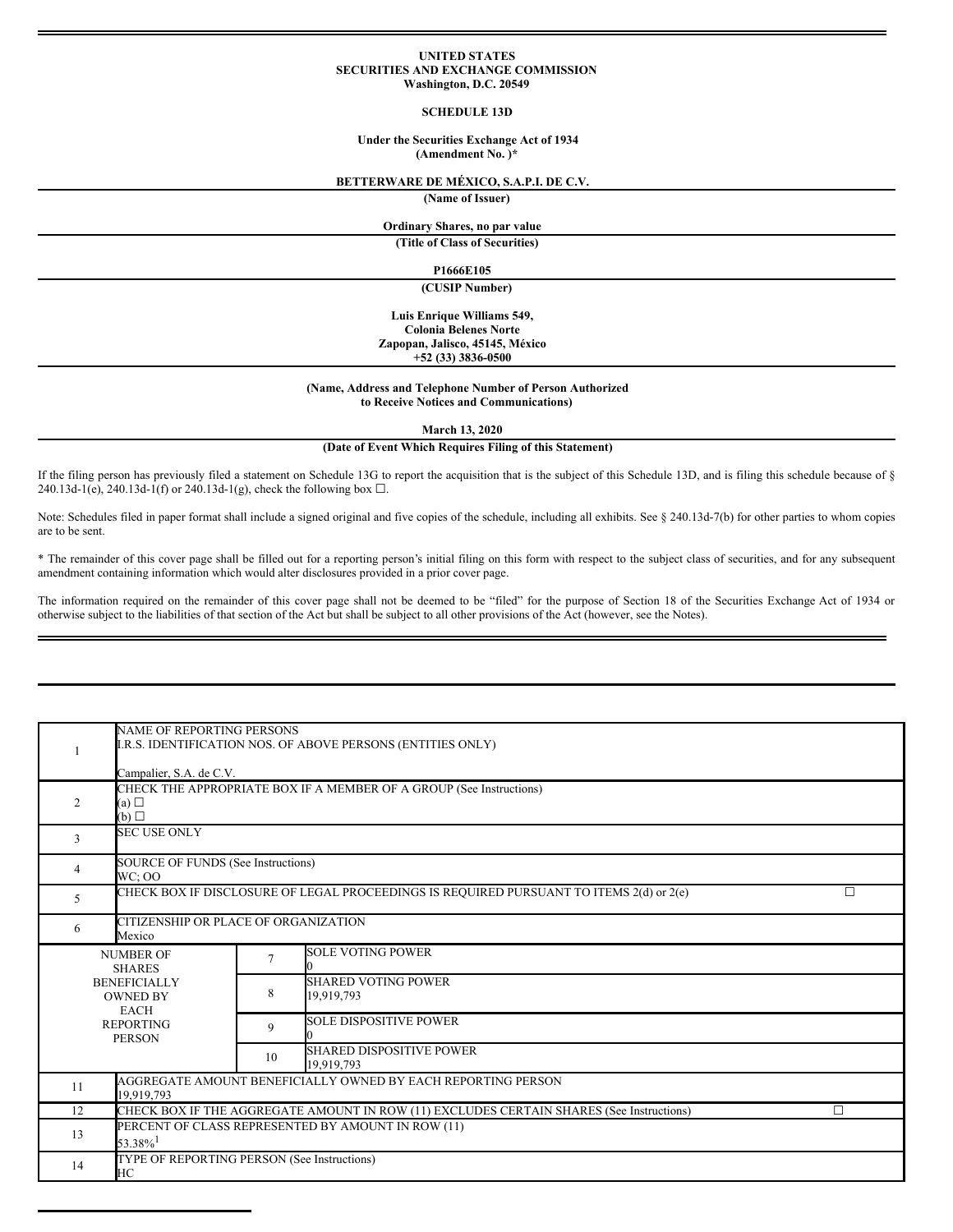|                                                  | <b>NAME OF REPORTING PERSONS</b><br>I.R.S. IDENTIFICATION NOS. OF ABOVE PERSONS (ENTITIES ONLY)   |                                                                                                    |                                                              |  |  |  |  |
|--------------------------------------------------|---------------------------------------------------------------------------------------------------|----------------------------------------------------------------------------------------------------|--------------------------------------------------------------|--|--|--|--|
|                                                  | Luis German Campos Orozco                                                                         |                                                                                                    |                                                              |  |  |  |  |
| $\overline{2}$                                   | CHECK THE APPROPRIATE BOX IF A MEMBER OF A GROUP (See Instructions)<br>(a)<br>(b)                 |                                                                                                    |                                                              |  |  |  |  |
| 3                                                | <b>SEC USE ONLY</b>                                                                               |                                                                                                    |                                                              |  |  |  |  |
| 4                                                | <b>SOURCE OF FUNDS (See Instructions)</b><br>OO                                                   |                                                                                                    |                                                              |  |  |  |  |
| 5                                                | CHECK BOX IF DISCLOSURE OF LEGAL PROCEEDINGS IS REQUIRED PURSUANT TO ITEMS 2(d) or 2(e)<br>$\Box$ |                                                                                                    |                                                              |  |  |  |  |
| 6                                                | CITIZENSHIP OR PLACE OF ORGANIZATION<br>Mexico                                                    |                                                                                                    |                                                              |  |  |  |  |
|                                                  | <b>NUMBER OF</b><br><b>SHARES</b><br><b>BENEFICIALLY</b><br><b>OWNED BY</b>                       |                                                                                                    | <b>SOLE VOTING POWER</b>                                     |  |  |  |  |
|                                                  |                                                                                                   |                                                                                                    | <b>SHARED VOTING POWER</b><br>19,919,793                     |  |  |  |  |
| <b>EACH</b><br><b>REPORTING</b><br><b>PERSON</b> |                                                                                                   | 9                                                                                                  | <b>SOLE DISPOSITIVE POWER</b>                                |  |  |  |  |
|                                                  |                                                                                                   | 10                                                                                                 | <b>SHARED DISPOSITIVE POWER</b><br>19,919,793                |  |  |  |  |
| 11                                               | 19,919,793                                                                                        |                                                                                                    | AGGREGATE AMOUNT BENEFICIALLY OWNED BY EACH REPORTING PERSON |  |  |  |  |
| 12                                               |                                                                                                   | CHECK BOX IF THE AGGREGATE AMOUNT IN ROW (11) EXCLUDES CERTAIN SHARES (See Instructions)<br>$\Box$ |                                                              |  |  |  |  |
| 13                                               | PERCENT OF CLASS REPRESENTED BY AMOUNT IN ROW (11)<br>53.38% <sup>2</sup>                         |                                                                                                    |                                                              |  |  |  |  |
| 14                                               | TYPE OF REPORTING PERSON (See Instructions)<br>HC: IN                                             |                                                                                                    |                                                              |  |  |  |  |

<sup>2</sup> Based on 37,316,546 Ordinary Shares outstanding as of February 15, 2022.

3

#### **Item 1. Security and Issuer.**

This statement on Schedule 13D (this "Statement") relates to the ordinary shares, no par value ('Ordinary Shares''), of Betterware de México, S.A.P.I. de C.V., a Mexican sociedad anónima promotora de inversion de capital variable(the "Issuer"). The principal executive offices of the Issuer are located at Luis Enrique Williams 549, Colonia Belenes Norte, Zapopan, Jalisco, 45145, México.

# **Item 2. Identity and Background.**

(a) This Statement is being jointly filed by Campalier, S.A. de C.V., a Mexican *sociedad anónima de capital variable* ("Campalier"), and Luis German Campos Orozco, a Mexico citizen ("Mr. Campos" and, together with Campalier, the "Reporting Persons").

Mr. Campos directly owns 99.99% of the issued and outstanding shares of Campalier. Mr. Campos also serves as the Manager of Campalier and the sole member of Campalier's Board of Directors. In his capacity as Manager, sole director and majority shareholder of Campalier, Mr. Campos exercises voting and investment power over any securities held for the accounts of Campalier.

Other than Mr. Campos, the executive officers of Campalier (collectively, the "Campalier Officers") are Reynaldo Vizcarra Méndez, Secretary; Fabian Óscar Monsalve Agraz, Alternate Secretary; and Fabián Morales Velázquez, Commissioner. Each of the Campalier Officers is a Mexico citizen.

- (b) The principal business address of each of the Reporting Persons and the Campalier Officers is Av. Acueducto 6075-A, Local A, Puerta de Hierro, Zapopan, Jalisco, 45116, México.
- (c) The present principal business of Campalier is acting as an investment vehicle of the Ordinary Shares owned in the Issuer. The principal occupation of Mr. Campos is a businessman and Board Chairman of the Issuer. The principal occupation of each of the Campalier Officers is set forth in Item 2(a) of this Statement.
- (d) None of the Reporting Persons, nor to the knowledge of the Reporting Persons, any of the Campalier Officers, has, during the last five years, been convicted in a criminal proceeding (excluding traffic violations or similar misdemeanors).
- (e) None of the Reporting Persons, nor to the knowledge of the Reporting Persons, any of the Campalier Officers, was, during the last five years, a party to a civil proceeding of a judicial or administrative body of competent jurisdiction and as a result of such proceeding was or is subject to a judgment, decree or final order enjoining future violations of, or prohibiting or mandating activities subject to, federal or state securities laws or finding any violation with respect to such laws.
- (f) See Item 2(a) for the citizenship of the Reporting Persons and the Campalier Officers.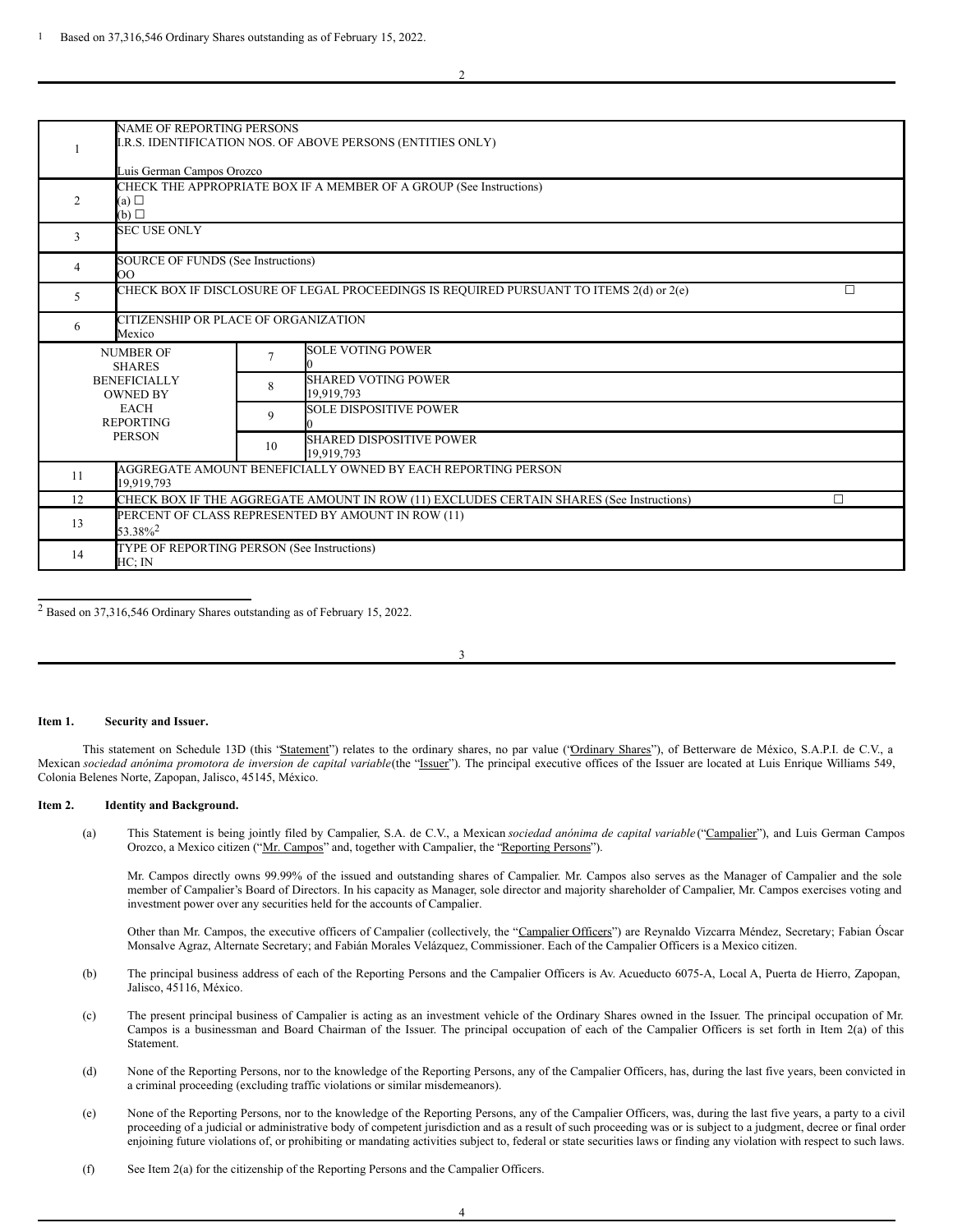# **Item 3. Source and Amount of Funds or Other Consideration.**

### *The Business Combination*

On August 2, 2019, Campalier, the Issuer, DD3 Acquisition Corp., a British Virgin Islands company ("DD3"), and certain other entities entered into a Combination and Stock Purchase Agreement (as amended, the "Combination and Stock Purchase Agreement"), pursuant to which DD3 agreed to merge with and into the Issuer (the "Merger") in a business combination resulting in the Issuer surviving the Merger (the *Business Combination*") whereby, at the effective time of the Merger (the 'Effective Time"), among other things, all of the Issuer's ordinary shares issued and outstanding immediately prior to the Effective Time were canceled and exchanged for a number of newly issued Ordinary Shares determined in accordance with the terms of the Combination and Stock Purchase Agreement.

The foregoing description of the Combination and Stock Purchase Agreement is qualified in its entirety by reference to the full text of the Combination and Stock Purchase Agreement, as amended, which are attached hereto as Exhibits 99.2, 99.3 and 99.4 and incorporated by reference herein.

The Business Combination was consummated and closed on March 13, 2020 (the 'Closing'). In connection with the Closing, all of the Issuer's shares held, directly and indirectly, by Campalier immediately prior to the Effective Time were cancelled and exchanged for 18,866,130 Ordinary Shares. All of the Ordinary Shares issued pursuant to the Business Combination were registered pursuant to a Registration Statement on Form F-4 (File Number 333-233982), which was declared effective by the Securities & Exchange Commission (the "SEC") on January 22, 2020.

## *The Incentive Plan*

On August 15, 2019, the Issuer adopted an incentive compensation plan (the 'Incentive Plan"), which reserved up to 5.0% of the Issuer's Ordinary Shares for delivery to certain directors and officers of the Issuer in accordance with its terms. The purpose of the Incentive Plan is to provide eligible employees the opportunity to receive stockbased incentive awards in order to encourage them to contribute materially to the Issuer's growth and to align the economic interests of such persons with those of the Issuer's stockholders.

In recognition of Mr. Campos' service as the Board Chairman of the Issuer, on May 6, 2021, the Issuer granted 731,699 Ordinary Shares to Mr. Campos pursuant to the Incentive Plan. At the direction of Mr. Campos, the Issuer issued all of these Ordinary Shares to Campalier. No funds were exchanged for the transfer of these Ordinary Shares.

Following the issuance of the Ordinary Shares granted to Mr. Campos pursuant to the Incentive Plan, Campalier directly held 19,597,829 Ordinary Shares.

#### *Open Market Purchase*

Between February 14, 2022 and February 22, 2022, Campalier acquired, through open market transactions, 321,964 additional Ordinary Shares of the Issuer, for an aggregate purchase price of \$4,755,083.27, which purchases were made with working capital. Following the purchase of these Ordinary Shares through open market transactions, Campalier directly held 19,919,793 Ordinary Shares.

$$
5\phantom{.0}
$$

#### **Item 4. Purpose of the Transaction.**

The information set forth in Items 3 and 6 of this Statement is incorporated herein by reference.

The Reporting Persons intend to review their investment on a regular basis and, as a result thereof, may at any time or from time to time determine to, directly or indirectly (a) acquire additional securities of the Issuer, through open market purchases, privately negotiated transactions or otherwise, (b) dispose of all or a portion of the securities of the Issuer owned by it in the open market, in privately negotiated transactions or otherwise, (c) enter into privately negotiated derivative transactions with institutional counterparties to hedge the market risk of some or all of its positions in the securities of the Issuer or (d) take any other available course of action, which could involve one or more of the types of transactions or have one or more of the results described in clauses (a) through (j) of Item 4 of Schedule 13D. Any such acquisition or disposition or other transaction would be made in compliance with all applicable laws and regulations. Notwithstanding anything contained herein, the Reporting Persons specifically reserve the right to change their intention with respect to any or all of such matters. In reaching any decision as to its course of action (as well as to the specific elements thereof), each of the Reporting Persons currently expect that it would take into consideration a variety of factors, including, but not limited to, the following: (i) the Issuer's business and prospects; (ii) other developments concerning the Issuer and its businesses generally; (iii) other business opportunities available to the Reporting Persons; (iv) changes in law and government regulations; (v) general economic conditions; and (vi) financial and stock market conditions, including the market price of the securities of the Issuer.

### **Item 5. Interest in Securities of the Issuer.**

 $(a) - (b)$ 

As of the date hereof, each of the Reporting Persons may be deemed to have beneficial ownership of 19,919,793 Ordinary Shares, representing 53.38% of the outstanding Ordinary Shares. Each of the Reporting Persons may be deemed to share the power to vote or direct the vote and dispose or direct the disposition of all of the 19,919,793 Ordinary Shares.

The Ordinary Shares beneficially owned by the Reporting Persons as a percentage of the outstanding Ordinary Shares of the Issuer presented in this Statement is based upon 37,316,546 Ordinary Shares outstanding as of February 15, 2022.

- (c) Schedule I hereto sets forth all transactions with respect to the Ordinary Shares effected by the Reporting Persons in the past 60 days. Other than the acquisition of Ordinary Shares as reported herein, the Reporting Persons have not effected any other transactions in Ordinary Shares during the past 60 days.
- (d) Not applicable.
- (e) Not applicable.

#### **Item 6. Contracts, Arrangements, Understandings or Relationships with Respect to Securities of the Issuer.**

The information set forth in Item 3 of this Statement is incorporated herein by reference.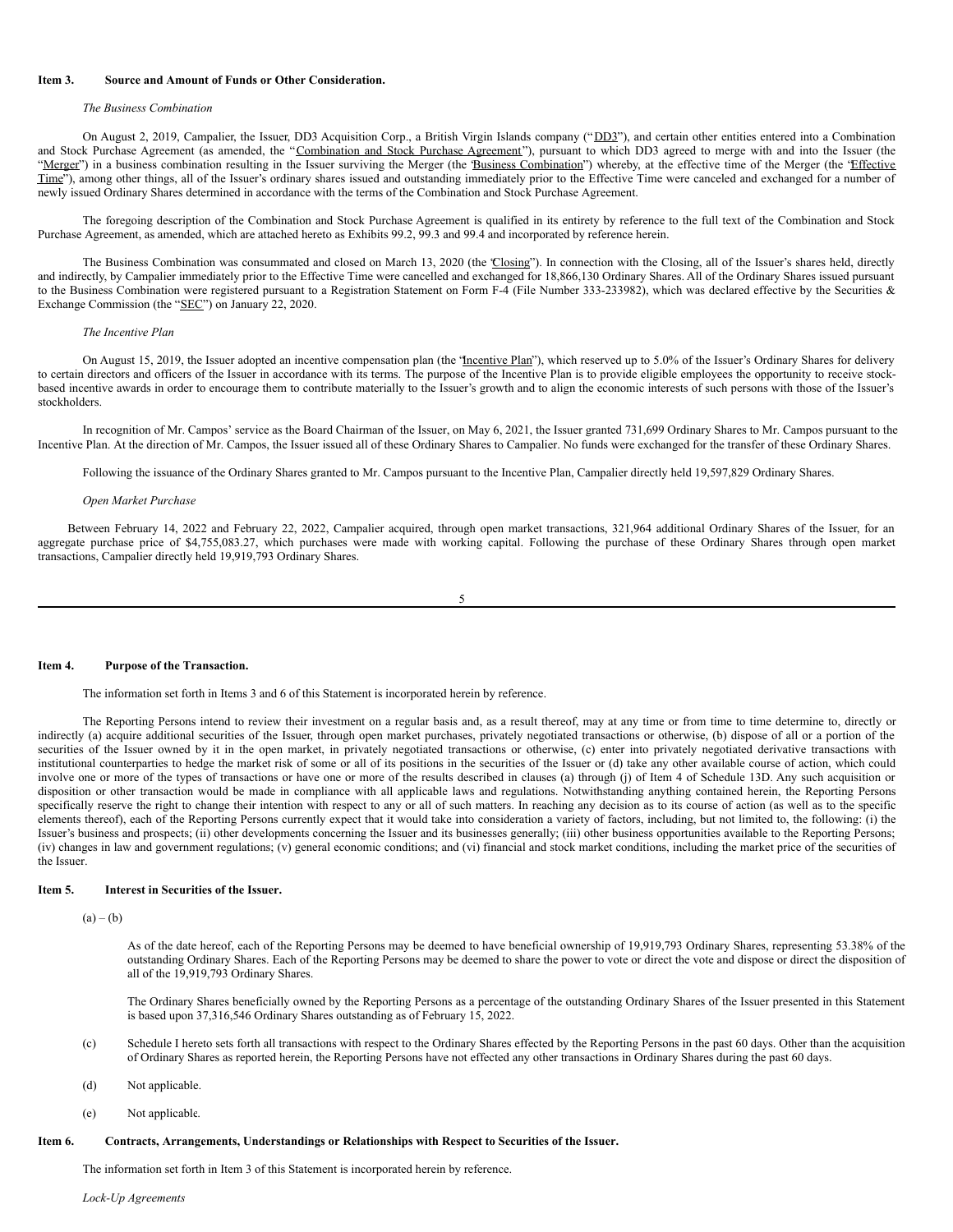In connection with the Business Combination, the Issuer, DD3, Campalier and certain other security holders of the Issuer entered into the Member Lock-Up Agreement, dated as of March 11, 2020 (the "Member Lock-Up Agreement"), pursuant to which Campalier and such other security holders agreed not to transfer any Ordinary Shares held by them for a period of twelve months after the Closing, subject to certain limited exceptions. The Member Lock-Up Agreement expired in accordance with its terms.

In connection with the Business Combination, the Issuer, DD3, Mr. Campos and certain other members of the Issuer's management team entered into the Management Lock-Up Agreement, dated as of March 11, 2020 (the "Management Lock-Up Agreement"), pursuant to which Mr. Campos and such other members of the Issuer's management team agreed not to transfer any Ordinary Shares held by them for a period of twelve months after the Closing, subject to certain limited exceptions. The Management Lock-Up Agreement expired in accordance with its terms.

The foregoing descriptions of the Member Lock-Up Agreement and the Management Lock-Up Agreement are qualified in their entirety by reference to the full text of the Member Lock-Up Agreement and the Management Lock-Up Agreement, which are attached hereto as Exhibits 99.5 and 99.6, respectively, and incorporated by reference herein.

# **Item 7. Materials to be Filed as Exhibits.**

| 99.1 | Joint Filing Agreement, dated as of February 25, 2022, by and among the Reporting Persons.                                                                      |
|------|-----------------------------------------------------------------------------------------------------------------------------------------------------------------|
|      |                                                                                                                                                                 |
| 99.2 | Combination and Stock Purchase Agreement, dated as of August 2, 2019, by and among the Issuer, DD3, Campalier, Promotora Forteza, S.A. de C.V., Strevo, S.A.    |
|      | de C.V., BLSM Latino América Servicios, S.A. de C.V., and, solely for the purposes of Article XI, DD3 Mex Acquisition Corp, S.A. de C.V. (incorporated by       |
|      | reference to Annex A to the proxy statement/prospectus forming a part of the Issuer's Registration Statement on Form F-4/A (File No. 333-233982) filed with the |
|      | SEC on January 10, 2020).                                                                                                                                       |
|      |                                                                                                                                                                 |
| 99.3 | Amendment Agreement to the Combination and Stock Purchase Agreement, dated as of September 23, 2019, by and among the Issuer, DD3, Campalier, Promotora         |
|      | Forteza, S.A. de C.V., Strevo, S.A. de C.V., BLSM Latino América Servicios, S.A. de C.V., and DD3 Mex Acquisition Corp, S.A. de C.V. (incorporated by           |
|      | reference to Exhibit 2.2 to the Issuer's Registration Statement on Form F-4 (File No. 333-233982) filed with the SEC on September 27, 2019).                    |
|      |                                                                                                                                                                 |
| 99.4 | Second Amendment to the Combination and Stock Purchase Agreement, dated as of February 3, 2020, by and among the Issuer, DD3, Campalier, Promotora              |
|      | Forteza, S.A. de C.V., Strevo, S.A. de C.V., BLSM Latino América Servicios, S.A. de C.V., and DD3 Mex Acquisition Corp, S.A. de C.V. (incorporated by           |
|      | reference to Exhibit 2.1 to the Current Report on Form 8-K (File No. 001-38700) of DD3 Acquisition Corp. filed with the SEC on February 4, 2020).               |
|      |                                                                                                                                                                 |
| 99.5 | Member Lock-Up Agreement, dated as of March 11, 2020, by and among the Issuer, DD3, Campalier and certain other security holders (incorporated by reference     |
|      | to Exhibit 99.6 to the Issuer's Current Report on Form 6-K (File No. 001-39251) filed with the SEC on March 13, 2020).                                          |
|      |                                                                                                                                                                 |
| 99.6 | Management Lock-Up Agreement, dated as of March 11, 2020, by and among the Issuer, DD3, Mr. Campos and the other directors and officers party thereto           |
|      | (incorporated by reference to Exhibit 99.7 to the Issuer's Current Report on Form 6-K (File No. 001-39251) filed with the SEC on March 13, 2020).               |
|      |                                                                                                                                                                 |
|      |                                                                                                                                                                 |

### 7

# **SIGNATURE**

After reasonable inquiry and to the best of each of the Reporting Person's knowledge and belief, each of the undersigned certifies that the information set forth in this statement is true, complete and correct.

Dated: February 25, 2022

#### **Campalier, S.A. de C.V.**

| $\rm\,By:$ | /s/ Luis German Campos Orozco   |
|------------|---------------------------------|
|            | Name: Luis German Campos Orozco |
|            | Title: Manager                  |

#### **Luis German Campos Orozco**

By: /s/ Luis German Campos Orozco

8